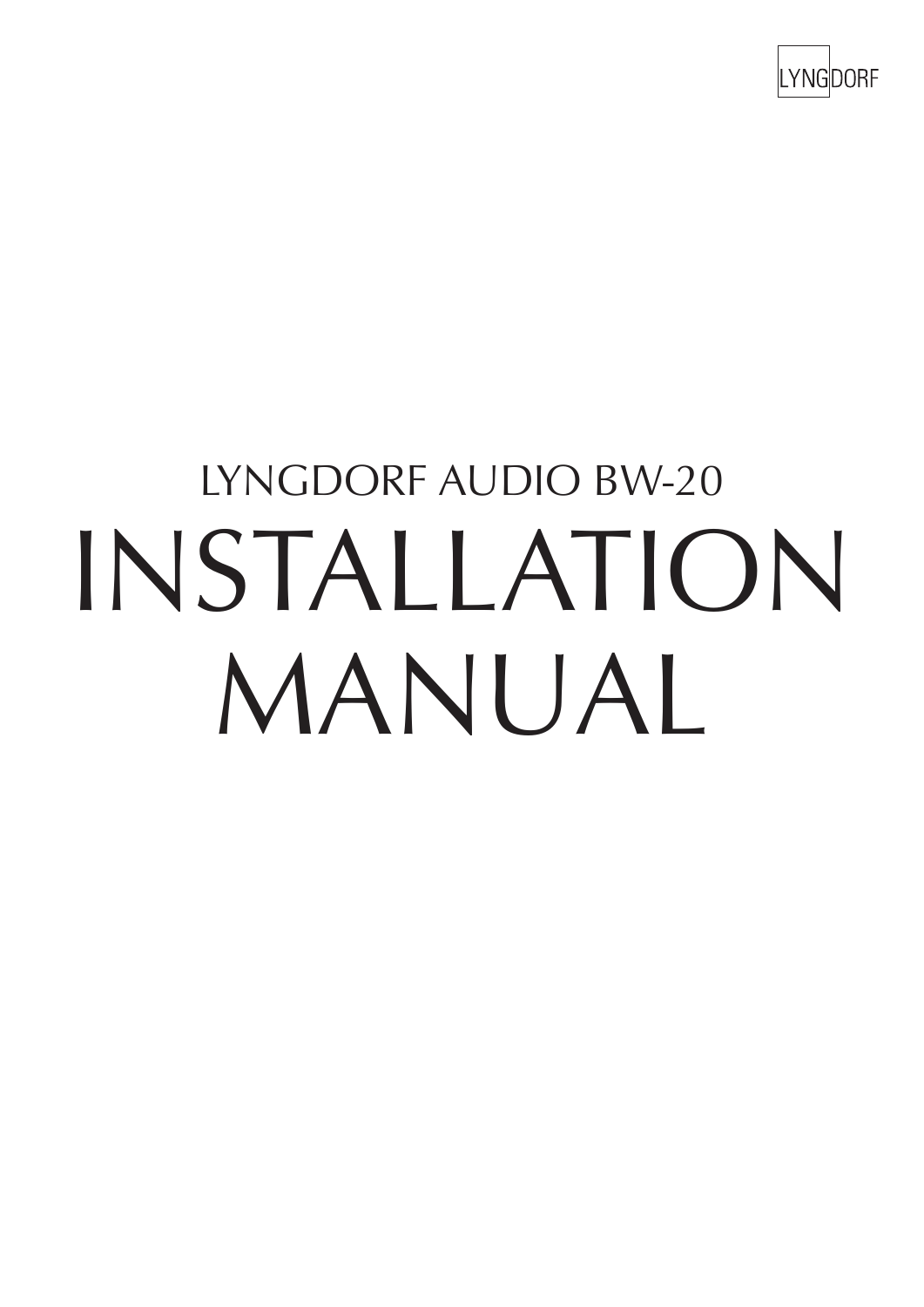#### **TABLE OF CONTENTS**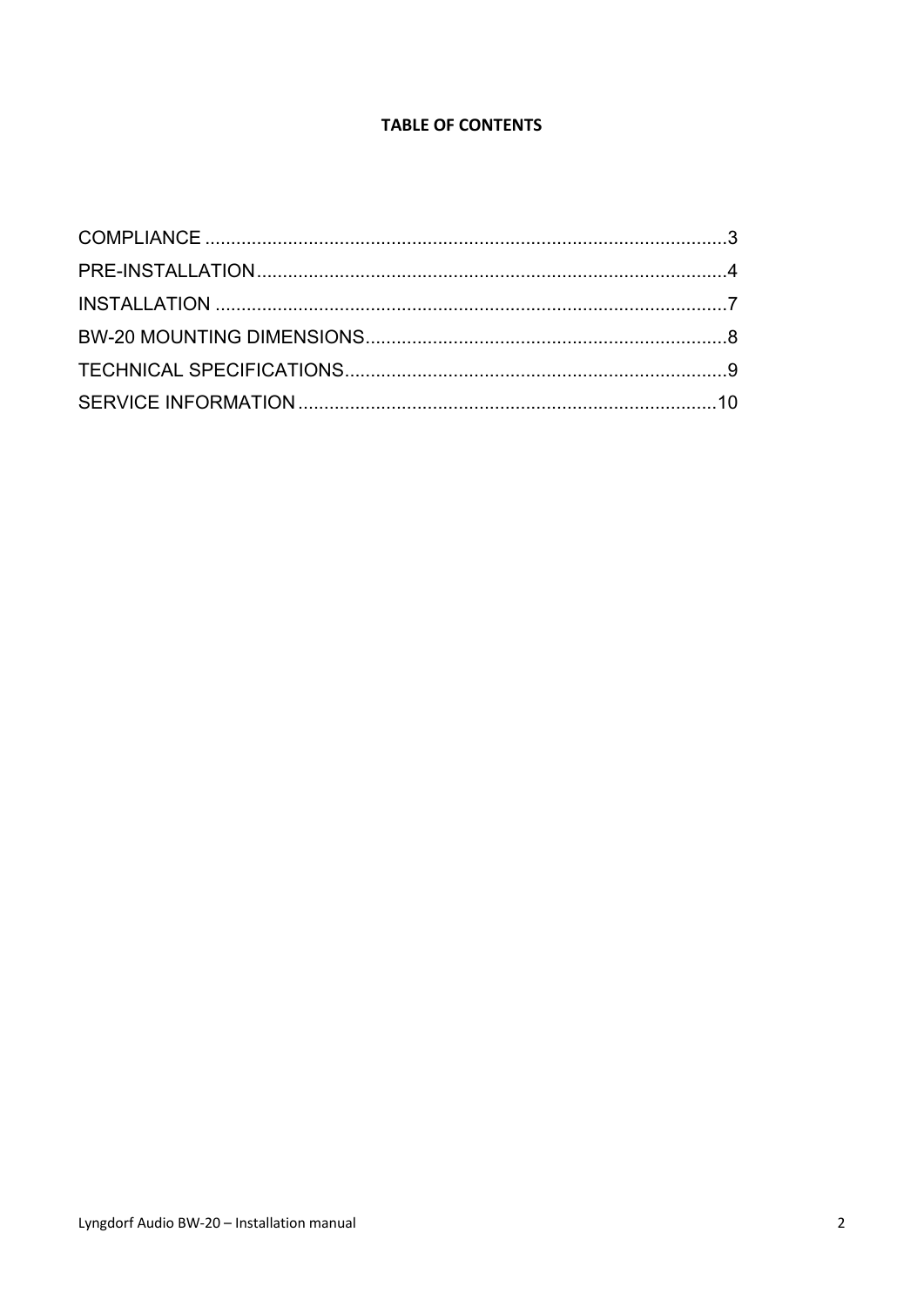#### **COMPLIANCE**

#### **WEEE**

The European Parliament and the Council of the European Union have issued the Waste Electrical and Electronic Equipment Directive. The purpose of the Directive is to prevent waste of electrical and electronic equipment and to promote reuse, recycling, and other forms of waste recovery. Steinway Lyngdorf products and the accessories packed with them are subject to the WEEE Directive. Please dispose of any waste materials in accordance with your local recycling regulations. Products and equipment which must be collected for reuse, recycling, and other forms of recovery are marked with the icon of the crossed-out waste receptacle.



#### **FCC**

Steinway Lyngdorf products and accessories comply with parts 15 and 68 of the FCC rules. Operation is subject to the following two conditions: (1) this device may not cause harmful interference; and (2) this device must accept any interference received, including any interference that may cause undesired operation. Changes or modifications not expressly approved by the party responsible for compliance could void the user's authority to operate the equipment. Equipment marketed to a consumer must be capable of complying with the necessary regulations in the configuration in which the equipment is marketed.

# $\epsilon$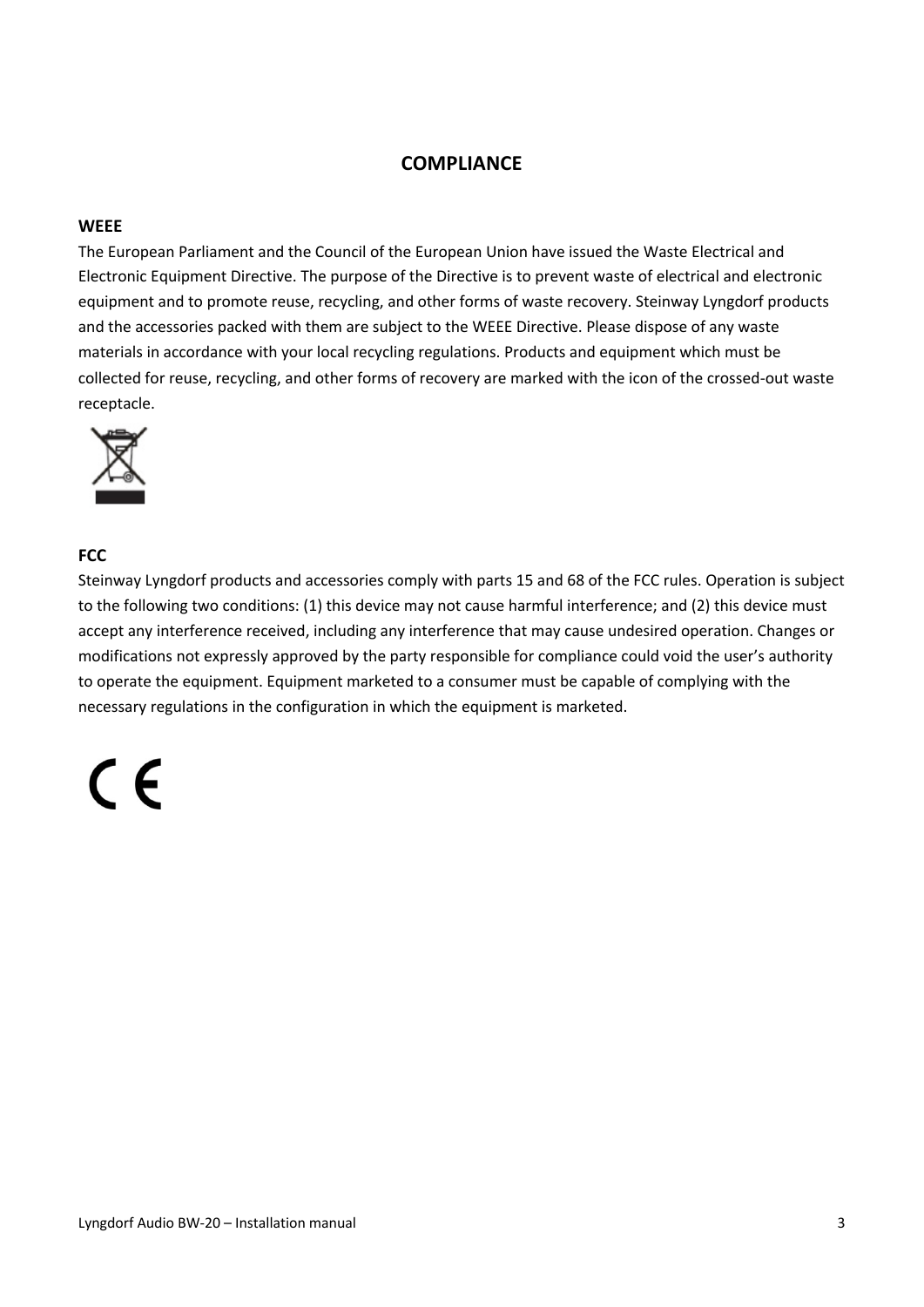#### **PRE-INSTALLATION**

#### **Unpacking the BW-20**

Carefully remove the BW-20 from the carton and check for shipping damage. Contact both the shipper and your local Lyngdorf Audio representative immediately if the unit bears any sign of damage from mishandling. In some cases, it may be necessary to return the equipment to Lyngdorf Audio or an authorized service provider for repair; therefore, it is recommended that you save your original packing materials. If this unit is shipped without the original packing, damage could occur and void the warranty.





#### **Inventory**

Check to ensure that all necessary product components have been delivered. Report all discrepancies to your local Lyngdorf Audio representative immediately.

- BW-20
- 4 x mounting feet with spike / floor protector
- 1 x Neutrik speakON cable connector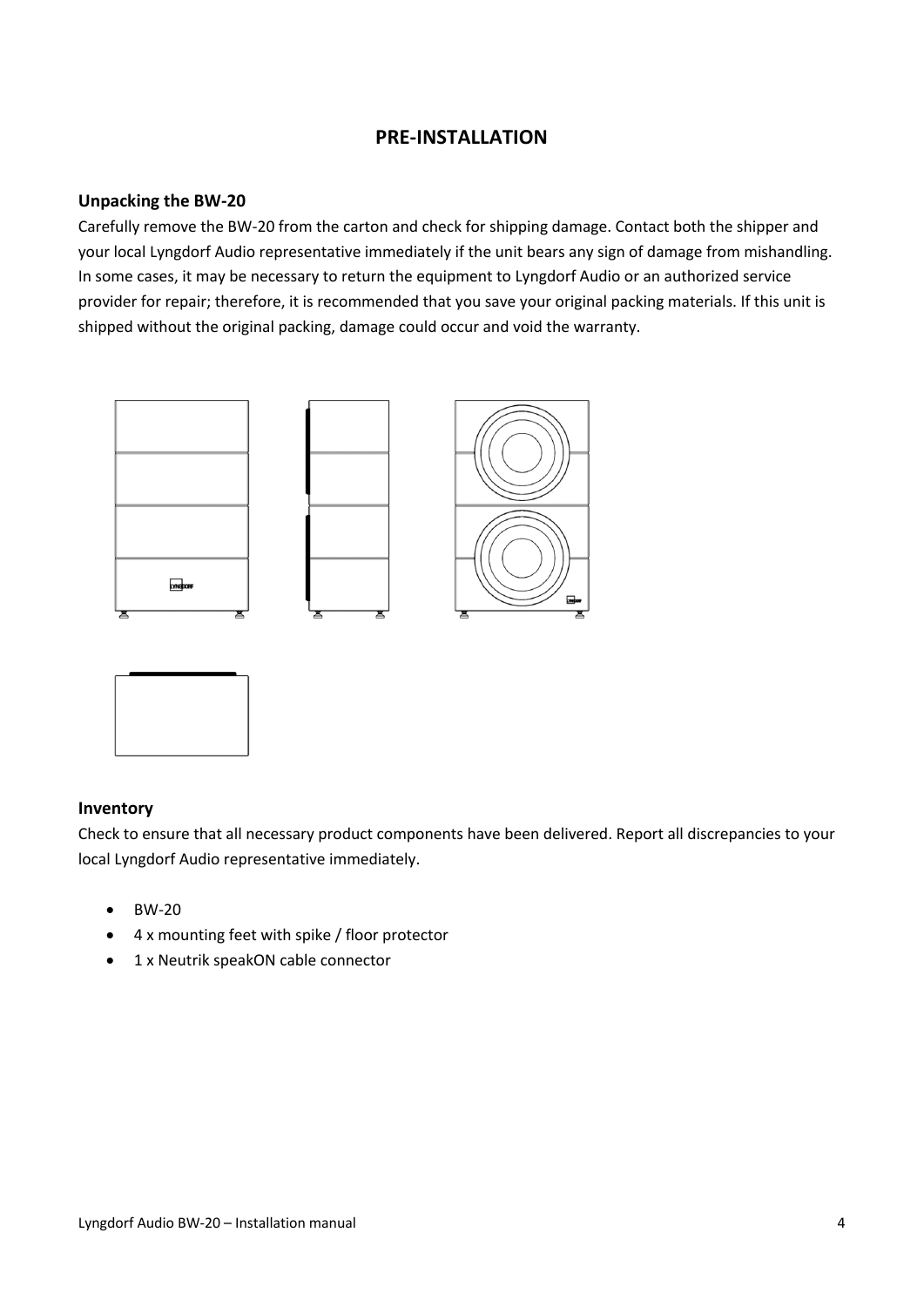#### **Finding the right placement for the BW-20**

The BW-20 is designed as a Boundary Woofer. For the best performance the recommend placement is as close as possible to boundaries, for example in a room corner or close to the wall. The best placement is inside a wall cavity with the BW-20 woofers front-firing, in-line with the in-wall speakers. If the BW-20 is placed in the room, the best placement is with the woofers back-firing, facing the boundary. The BW-20 can also be placed with the woofers front-firing into the room.



**BW-20 in-wall with woofers front-firing into the room**



BW-20 with woofers back-firing to the wall



BW-20 with woofers front-firing into the room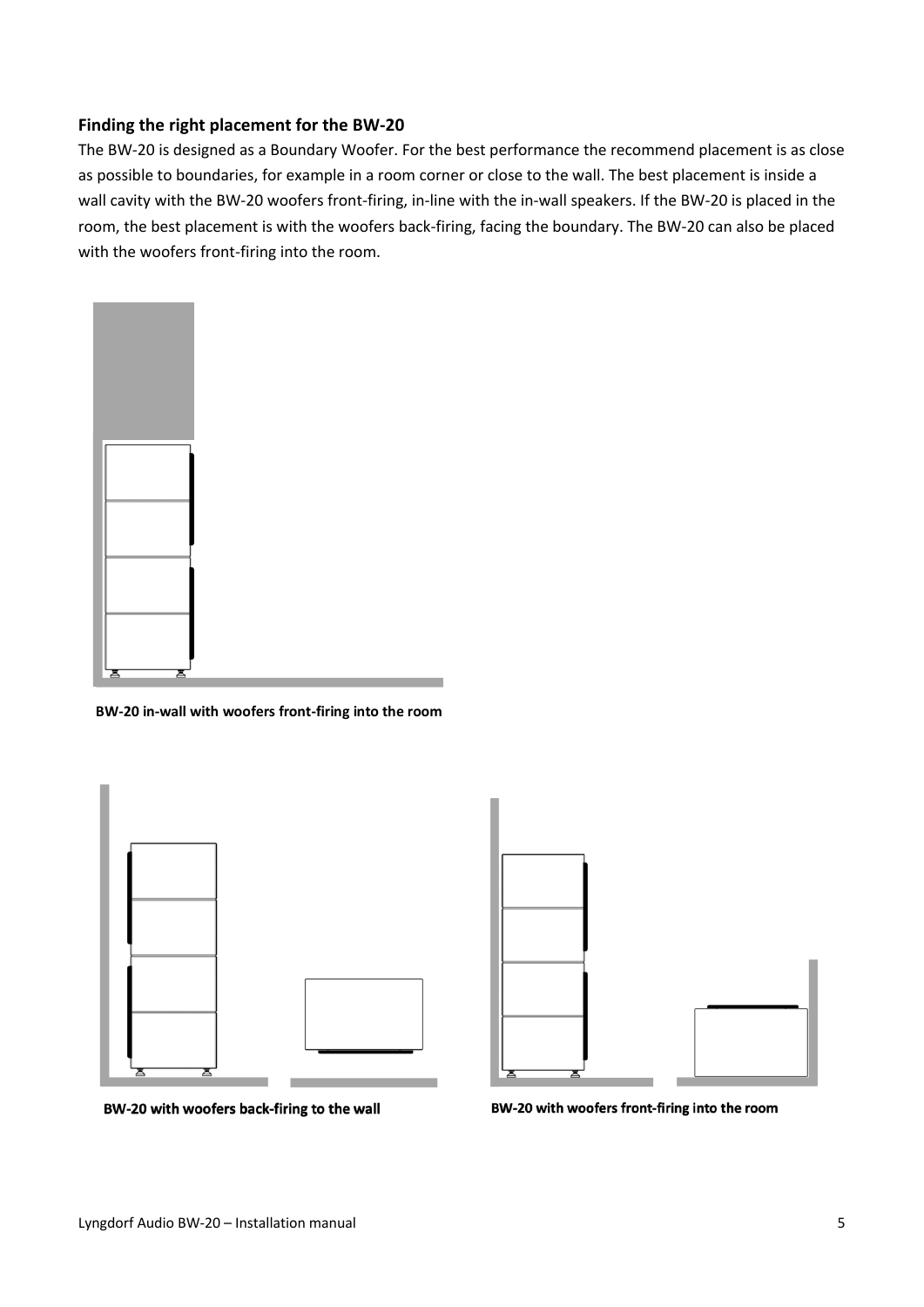#### **Required space for the BW-20 in the room**

If the BW-20 is placed back-firing to a wall, leave a minimum of 50 mm / 2 inch to the wall to allow for the woofer excursion and soundwaves to emit.

If the BW-20 is placed front-firing into the room, place it as close as possible to the wall. Leave a minimum of 10 mm / 0.4 inch space to the wall so the BW-20 is not making contact, in order to avoid mechanical resonance. Leave an extra 30 mm / 1.2 inch space in front of the BW-20's own cabinet to allow for the woofer excursion.

#### **Required space for the BW-20 in-wall**

If the BW-20 is placed front-firing in a wall opening, the minimum space required including mounting feet is:

|              | Width                            | Height             | Depth            |
|--------------|----------------------------------|--------------------|------------------|
| <b>BW-20</b> | $-1$<br>450<br>mm<br><u>+1.1</u> | / 29"<br>734<br>mm | 11.8''<br>300 mm |

#### **Cables**

Recommended minimum up to 8m / 50ft: AWG 14/2 or 2-lead 2mm2 Recommended minimum from 8m / 50ft and up: AWG 11/2 or 2-lead 4mm2 Recommended maximum: AWG 10/2 or 2-lead 5mm2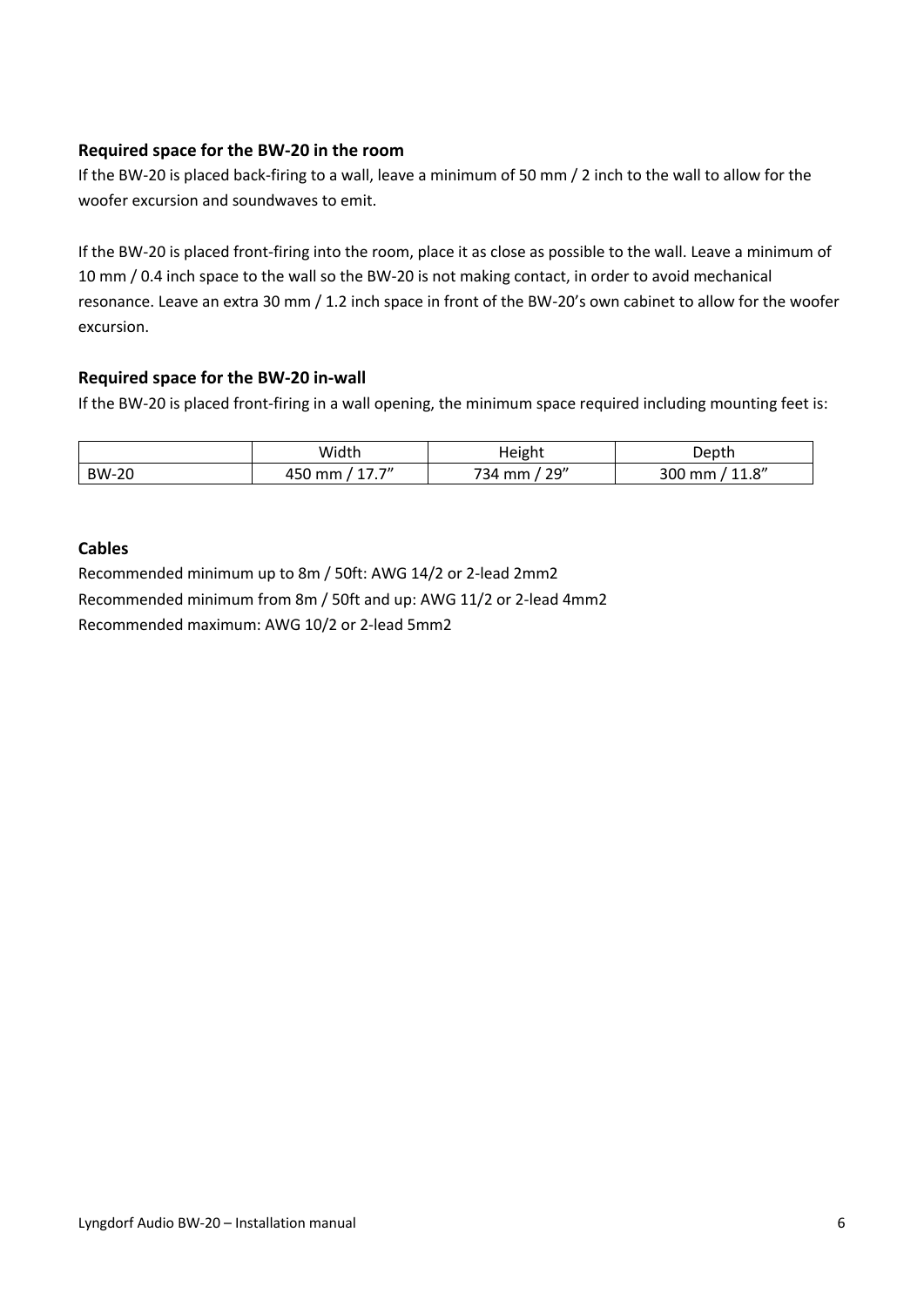#### **INSTALLATION**

#### **Connect the Loudspeaker Cable**

Remove the supplied speakON cable connector inserted at the BW-20 cable port.

Attach and tighten a speaker cable to the speakON cable connector. Make sure the cable ends are securely tightened and no bare wire is standing out. Plug-in and turn the speakON connector back to the BW-20 speakON connector port.



#### **Place the BW-20**

Bring the BW-20 to its upright position in the selected location. Once upright, adjust the four spike feet to level the BW-20 and achieve optimal stability.

#### **Using the feet of the BW-20**

You can either use the attached black floor protectors over the spikes to prevent scratches on the floor, or use the spike tips to make a firm, almost fixed contact to the ground. Be careful with the spike tips to prevent damages or injuries.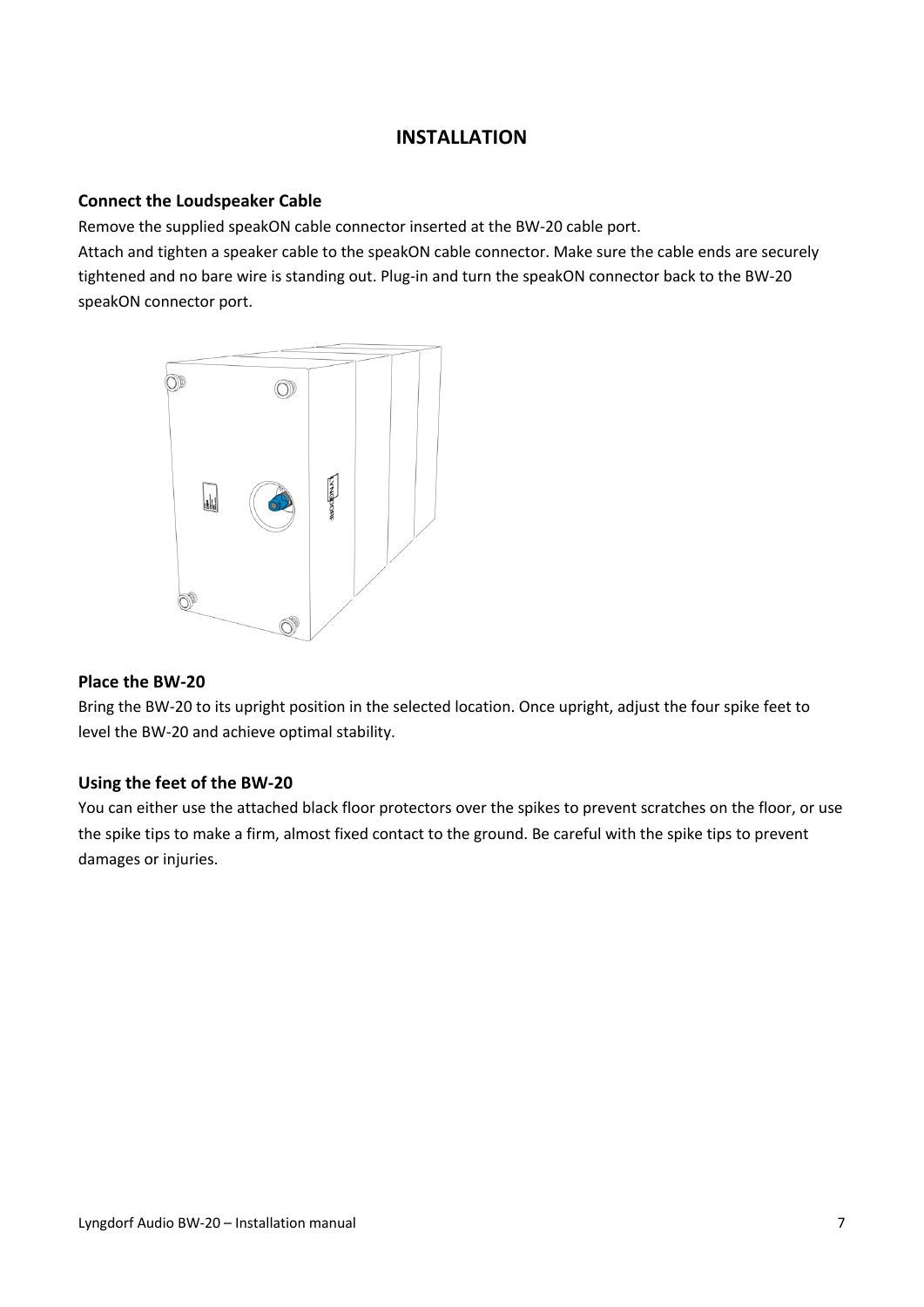### **BW-20 MOUNTING DIMENSIONS**



Mounting dimensions including spike feet and required woofer excursion.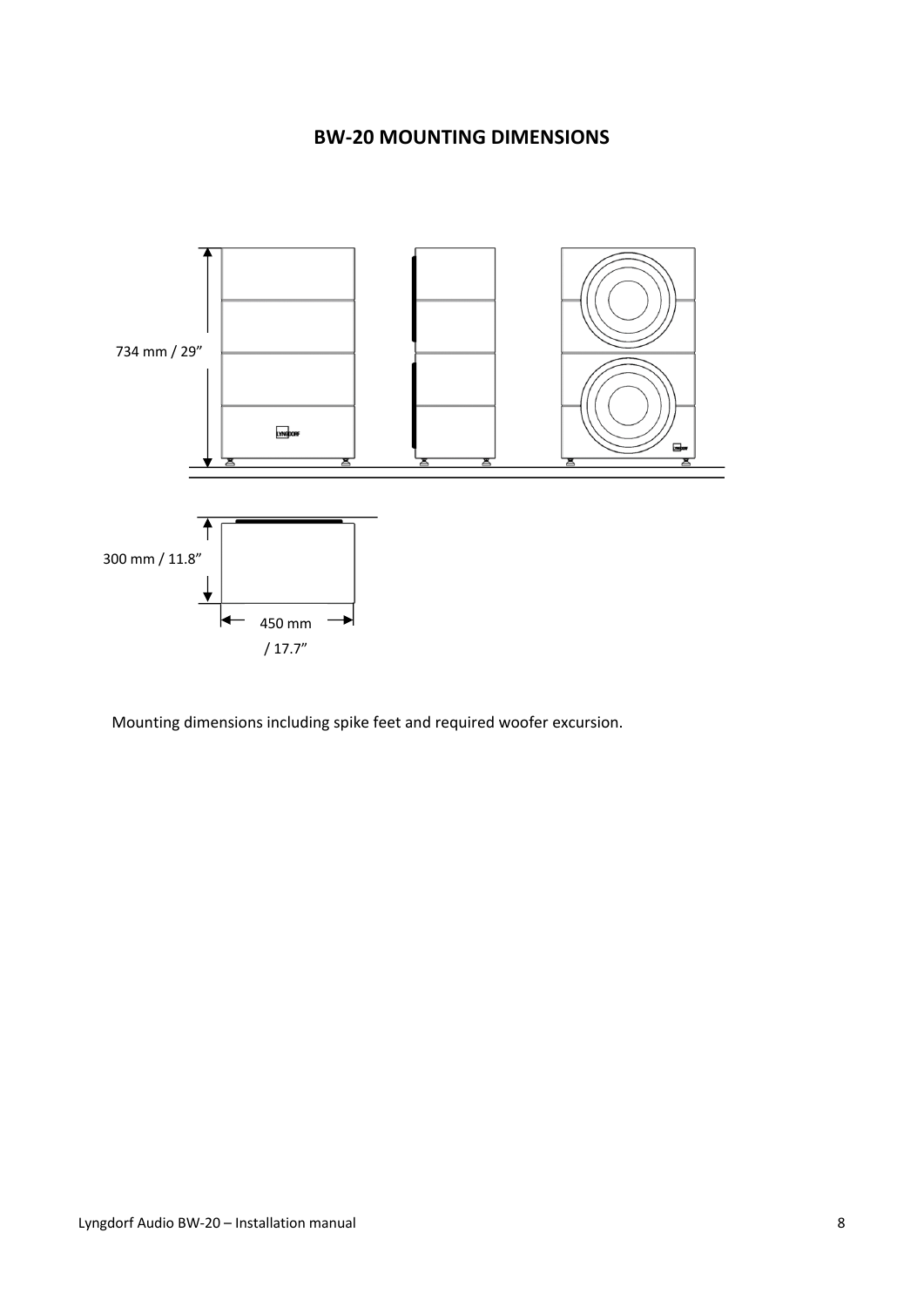## **TECHNICAL SPECIFICATIONS**

| <b>BW-20</b>                          |                                                                     |
|---------------------------------------|---------------------------------------------------------------------|
| Description:                          | Passive boundary woofer, closed                                     |
| Woofer:                               | Two 12" long throw +/- 20mm, 67mm voice coil, aluminum cone, double |
|                                       | spider, vented magnet                                               |
| Enclosure:                            | MDF, closed 64 L net                                                |
| Frequency range:                      | $19 - 500$ Hz (-3 dB)                                               |
|                                       | Frequency extension depending on EQ                                 |
| Nominal Impedance:                    | 4 Ohm                                                               |
| Power handling:                       | 700 W (IEC)                                                         |
| Maximum SPL:                          | 118 dB                                                              |
| Connections:                          | Neutrik speakON                                                     |
| Mounting:                             | Floor standing                                                      |
| Dimensions (W $\times$ H $\times$ D): | 450 x 710 x 270 mm / 17.7 x 28 x 10.6 inch                          |
|                                       | (Cabinet without spike feet and woofer excursion)                   |
| Weight:                               | 35kg / 77 lb                                                        |
| Finish:                               | Matte black                                                         |
|                                       |                                                                     |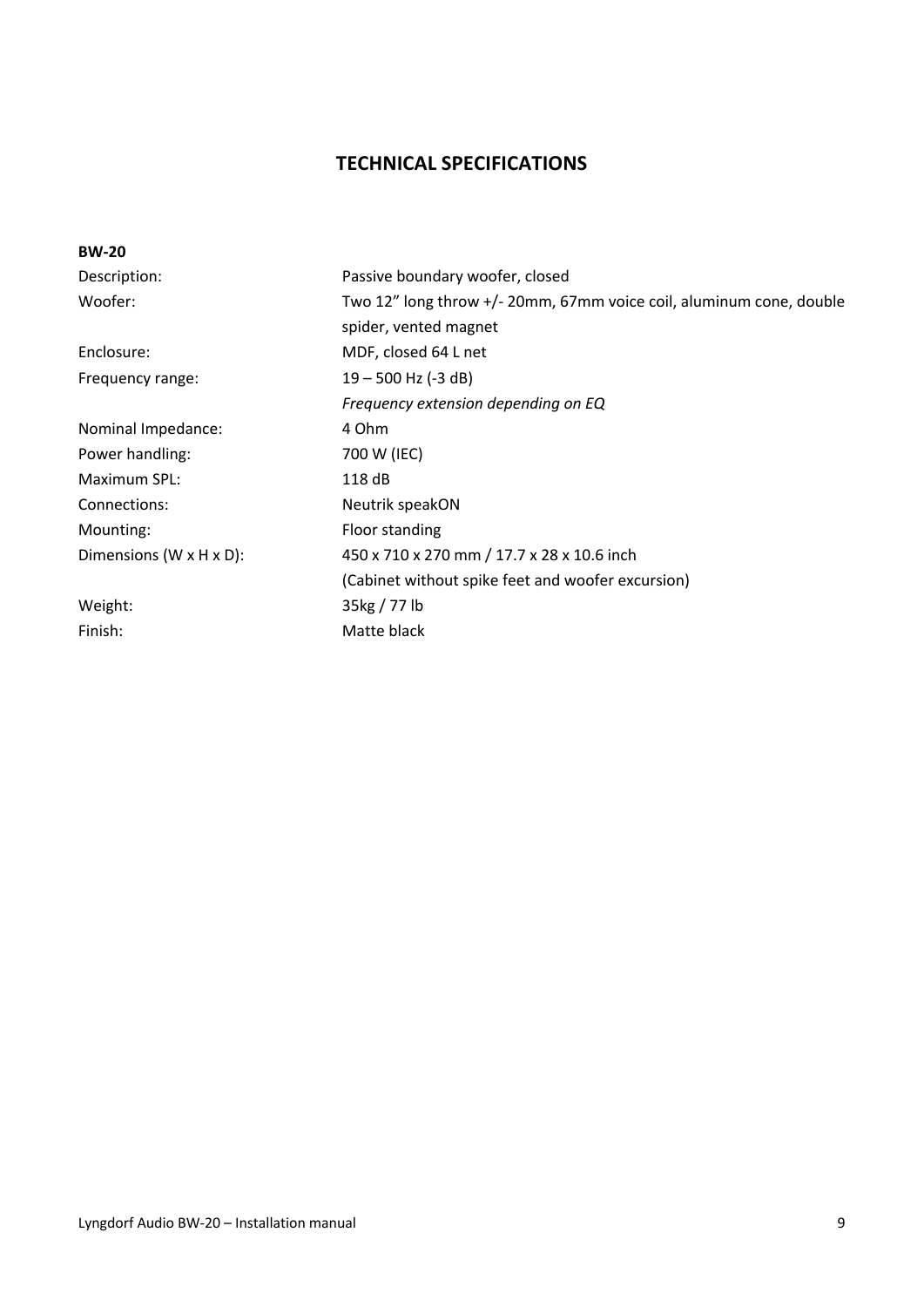#### **SERVICE INFORMATION**

To obtain warranty service, you must contact your original dealer or the Steinway Lyngdorf distributor of the region or country where you are located. If you have trouble locating an authorized representative, please find contact information at www.steinwaylyngdorf.com

Steinway Lyngdorf Ulvevej 28 DK 7800 Skive Denmark

In some cases, it may be necessary to return the equipment to Steinway Lyngdorf or an authorized service provider for repair; therefore, it is recommended that you save your original packing materials. Steinway Lyngdorf will not be responsible for any damage due to unauthorized packing or shipment in non-original packing materials. If return is made in authorized packaging, risks are borne by Steinway Lyngdorf. Additional charges may occur if new packing materials are required for return shipment.

#### **Please check the latest version of this printed manual on our website:**

www.steinwaylyngdorf.com